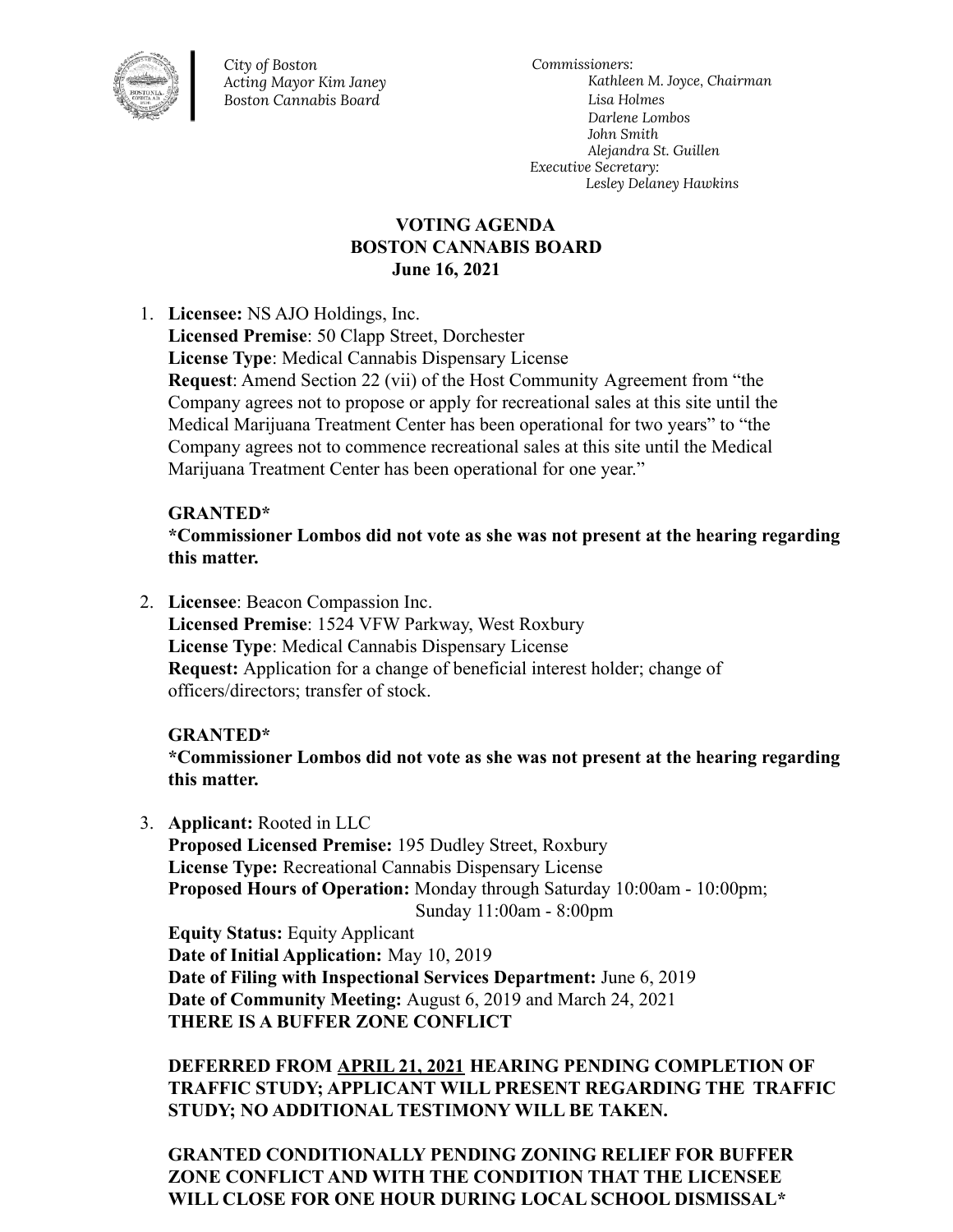**\*BCB staff will work with the Licensee and the neighboring schools to determine school dismissal time(s).**

4. **Applicant**: Pure Oasis LLC

**Proposed Licensed Premise**: 535 Washington Street, Brighton **License Type**: Recreational Cannabis Dispensary License **Proposed Hours of Operation**: Monday through Sunday 10:00am – 10:00pm **Equity Status**: Equity Applicant **Date of Initial Application**: September 29, 2020 **Date of Filing with Inspectional Services Department**: October 20, 2020 **Date of Community Meeting**: April 20, 2021

**REJECTED WITHOUT PREJUDICE\* \*Commissioner Lombos did not vote as she was not present at the hearing regarding this matter.**

5. **Applicant**: Raices on the Hill, LLC **Proposed Licensed Premise**: 123 Terrace Street, Mission Hill **License Type**: Recreational Cannabis Dispensary License **Proposed Hours of Operation**: Monday through Sunday 9:00am - 8:00pm **Equity Status**: Non-Equity Applicant **Date of Initial Application**: September 6, 2019 **Date of Filing with Inspectional Services Department**: November 1, 2019 **Date of Community Meeting**: March 16, 2020

**GRANTED\***

**\*Commissioner Lombos did not vote as she was not present at the hearing regarding this matter.**

6. **Applicant**: I & I Rose Garden, LLC **Proposed Licensed Premise**: 22 Birch Street, Roslindale **License Type**: Co-located Manufacturing and Retail Cannabis Dispensary License **Proposed Hours of Operation**: Friday, Saturday, and Sunday 9:00am - 10:00pm (retail); Monday - Thursday 8:00a.m. - 8:00p.m. (manufacturing) **Equity Status**: Equity Applicant **Date of Initial Application**: December 9, 2020 **Date of Filing with Inspectional Services Department**: December 11, 2020 **Date of Community Meeting**: April 27, 2021 **THERE IS A BUFFER ZONE CONFLICT**

**GRANTED CONDITIONALLY PENDING ZONING RELIEF FOR BUFFER ZONE CONFLICT AND SUBMISSION OF SUPPLEMENTAL INFORMATION REGARDING DIVERSITY AND INCLUSION AND EMPLOYMENT PLAN** \* **\*Commissioner Lombos did not vote as she was not present at the hearing regarding this matter.**

7. **Applicant**: Rasta Rootz LLC **Proposed Licensed Premise**: 21 Broad Street, Downtown **License Type**: Recreational Cannabis Dispensary License